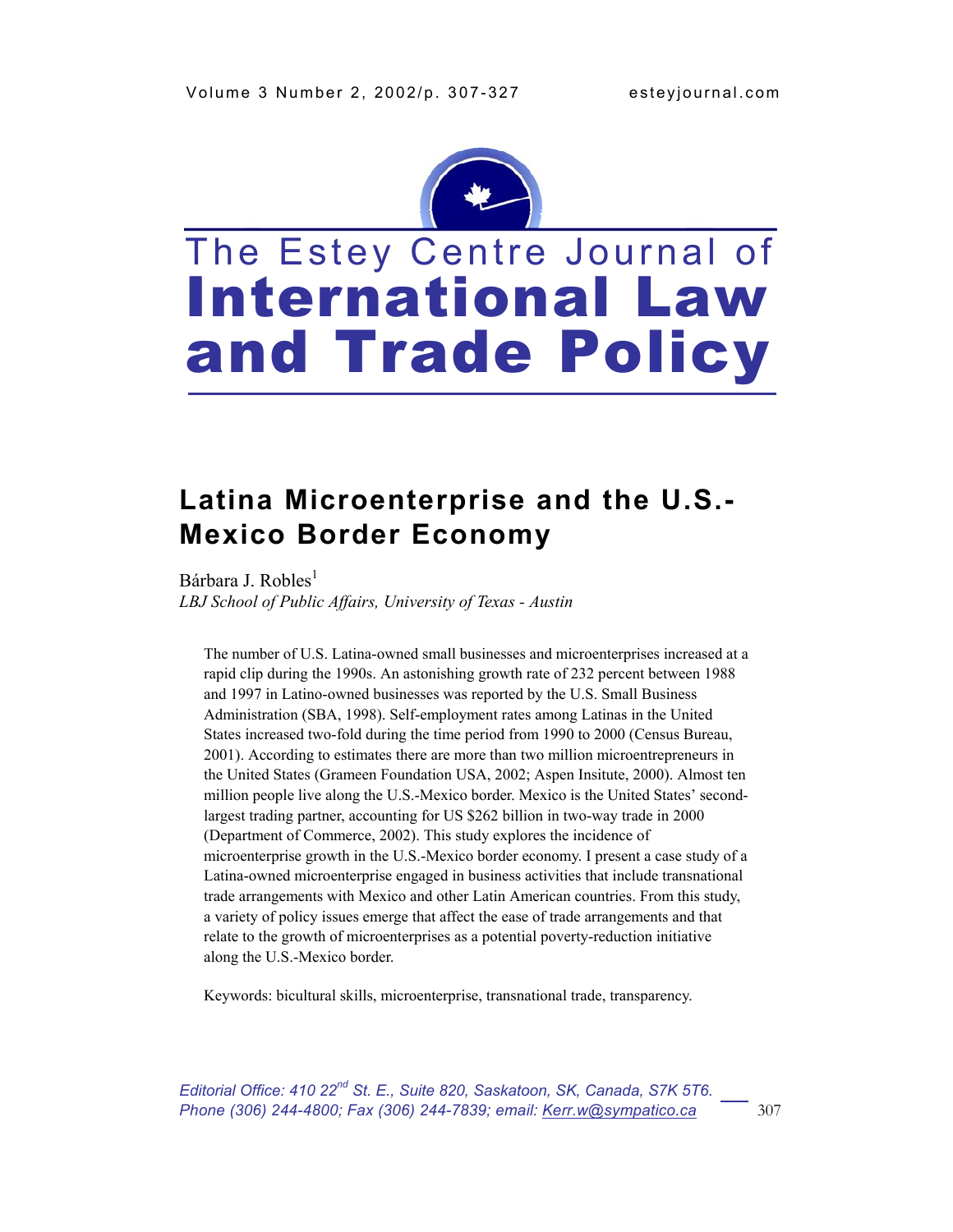# **Introduction**

The "U.S.-Mexico region" stretches from the Gulf of Mexico to the Bay of Cortez, ending at the Pacific Ocean, and shares a 3,141-kilometre border. The area includes six Mexican states, Tamaulipas, Nuevo Leon, Coahuila, Chihuahua, Sonora, and Baja California and four U.S. states, Texas, New Mexico, Arizona, and California. The U.S.-Mexico border region (defined as 100 kilometres south and north of the U.S.-Mexico divide) has experienced uneven historical and contemporary economic development. The two U.S. states with coastal regions, Texas and California, display economic and population growth rates that have capitalized on the 1994 North American Free Trade Agreement (NAFTA). Arizona and New Mexico have lagged behind in economic and population growth but are poised to benefit from the growing flow of trade between the two countries.



**Figure 1** Federal and Indian lands within 100 miles of the U.S.-Mexican border. (Although the map shows lands within 100 miles of the border, for purposes of the discussion in this paper, the U.S.-Mexico border region is defined as 100 kilometres north and south of the border.)

Source: US Geological Survey, Rocky Mountain Mapping Center, October 2001

*Estey Centre Journal of International Law and Trade Policy* **2008** 308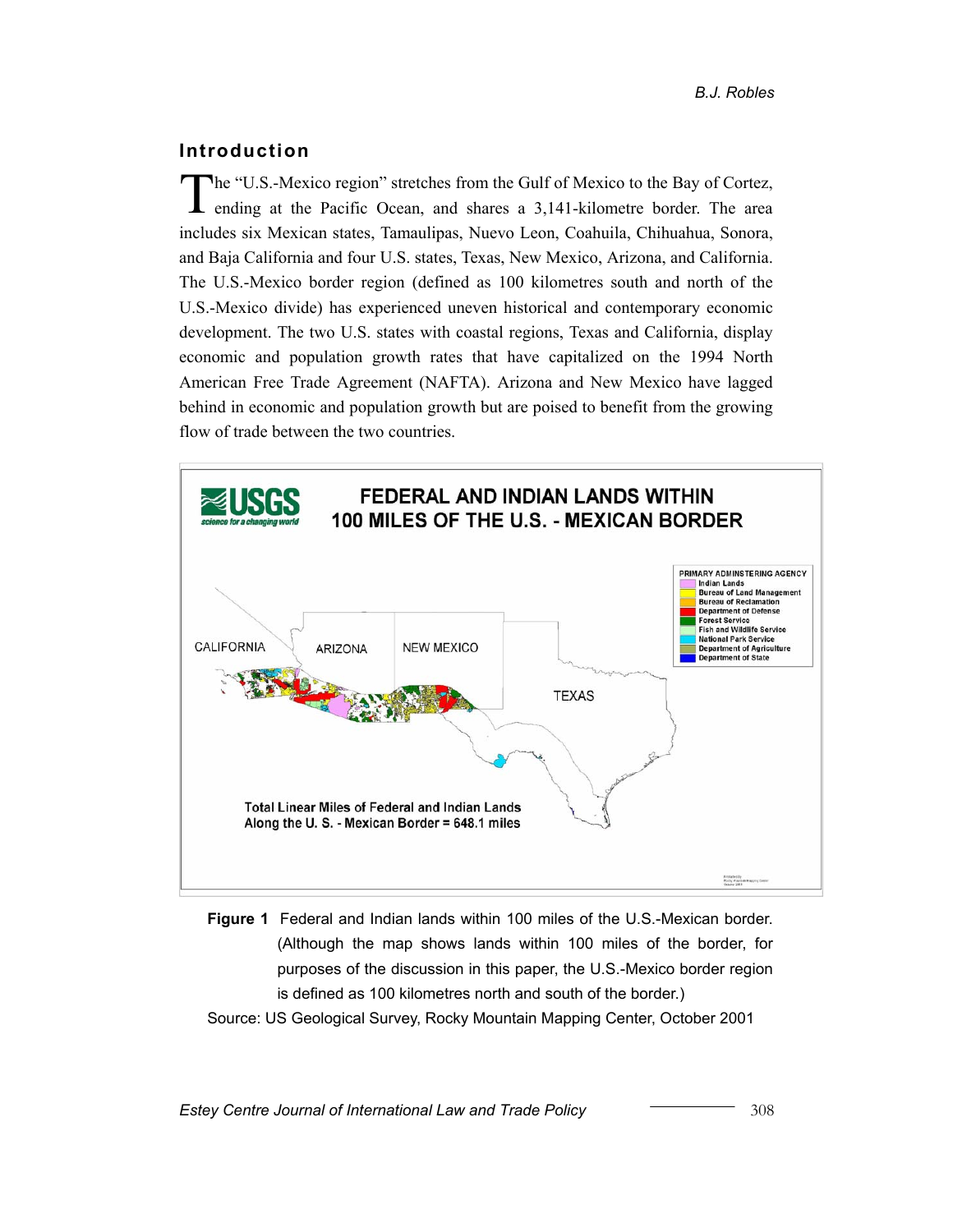The U.S. border is heavily populated with immigrant and native-born Hispanic<sup>2</sup> and indigenous peoples who share a common culture with their Mexican and Mexican indigenous neighbours. The historical and cultural commonality of this region creates the basis for a tightly integrated economic transborder market. Many of the inhabitants of both sides of the border employ bilingual and bicultural skills in conducting business activities and economic transactions. Given the historical legacy shared between the two countries, (all four U.S. states were once part of Mexico) and the continual flow of people and trade in the region, a growing coordination effort between the two governments has accelerated under the NAFTA.

This acceleration has resulted in many twin--city agreements between bordering states in order to increase the flow of information concerning trade opportunities, established and nascent market outlets and government economic development programs designed to encourage micro and small business growth in the border region.

Approximately ten million people live in the border region with almost 92 percent concentrated in or near the fourteen sister or twin cities located along the border. These sister cities, although legally separate entities, are in fact joint communities sharing social, environmental and economic interests and common developmental concerns. The sister cities with the largest populations are Ciudad Juarez, Chihuahua– El Paso, TX (with a growing corridor of trade activity that includes Las Cruces, NM) and Tijuana, Baja California Norte–San Diego, CA. Other areas that appear to be converging along geographical and trade corridors are the Matamoros, Tamaulipas-Brownsville-Harlingen-San Benito, TX and the Reynosa, Tamaulipas-McAllen-Edinburg-Mission, TX area. These areas saw double-digit population growth between the 1990 and 2000 decennial census enumerations.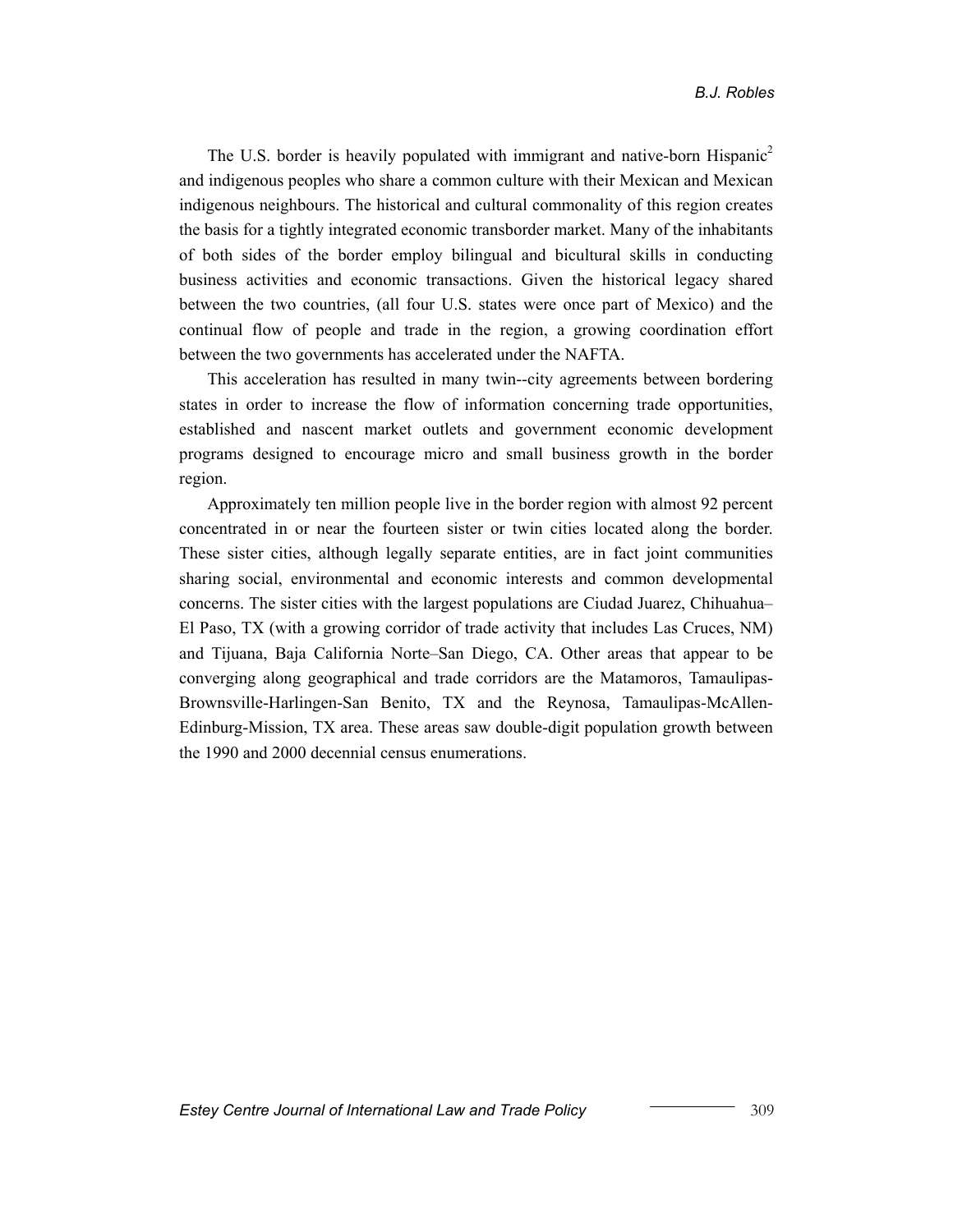

**Figure 2** Map of the U.S.-Mexico border with sister cities.

Source: Pan American Health Organization, El Paso Field Office, 1998-1999, [\(http://fep.paho.org](http://fep.paho.org/))

This study explores the current economic trade environment in the border region and focuses explicitly on the burgeoning growth of microenterprises that benefit from the cultural, historical and linguistic commonalities of the region. I will argue that encouraging stable growth of self-employment and microenterprises is a sound poverty-reduction policy that both governments can support with minimal coordination efforts. The transborder market economy has sufficient growth potential to incubate and grow microenterprises, resulting in potential economic selfsufficiency for native-born and immigrant populations on both sides of the border. Moreover, policies aimed at encouraging microenterprises have additional spillover effects in border communities large and small that result in increased capacity building and economic development.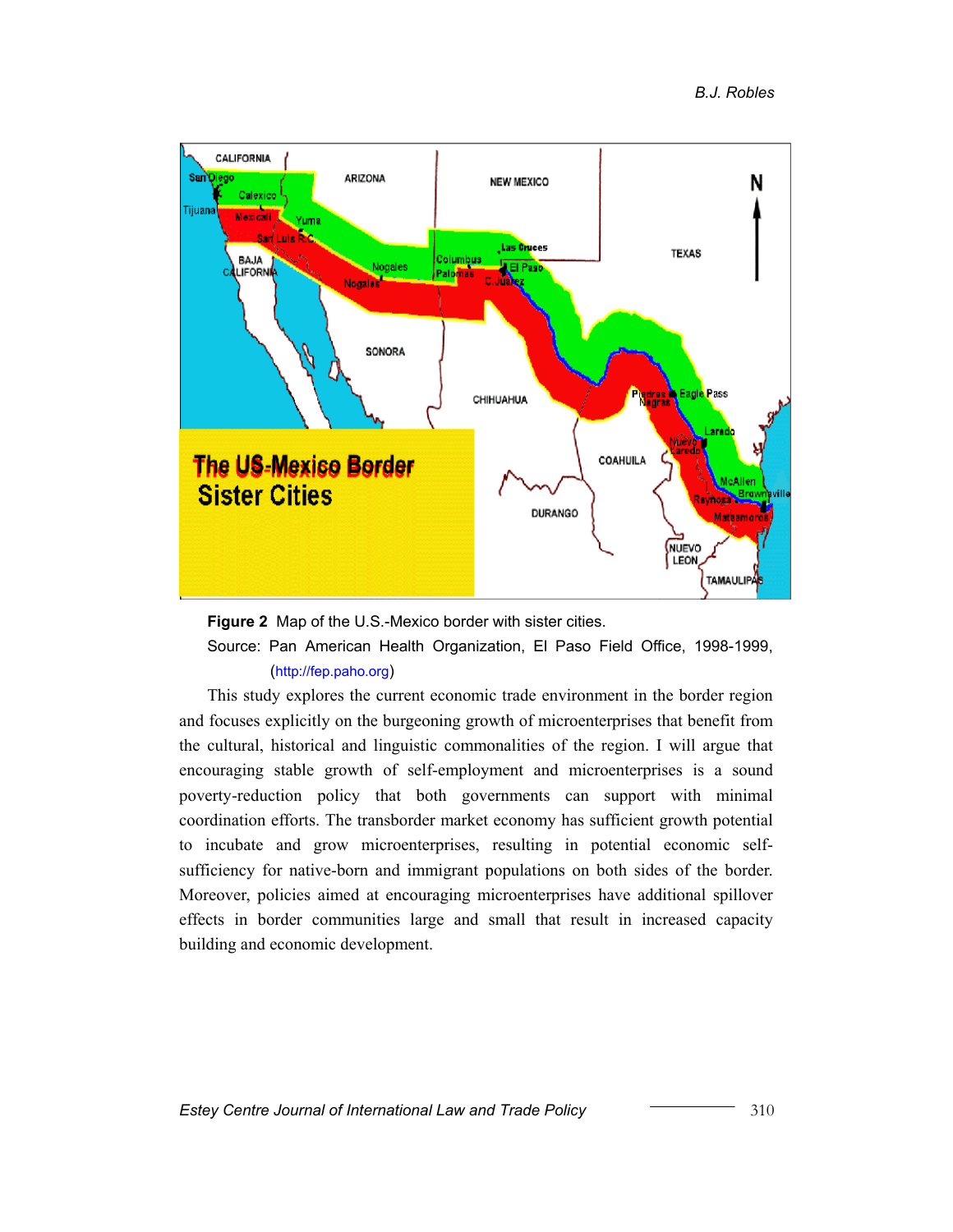#### **U.S.-Mexico Border Economy Overview**

The U.S.-Mexico border economy grew rapidly during the 1990s and activity in the region continues to be vital to the economic health of Mexico and the United States even as trade has slowed during the recent economic downturn. In 2000, U.S. exports to Mexico totaled over \$111 billion while U.S. imports from Mexico equaled \$136 billion. In the same year, 89 percent of all Mexican exports flowed to the United States while 73.3 percent of Mexican imports originated in the United States. Texas is the number one state exporter to Mexico, with exports totaling \$47 billion in 2000 (Texas Department of Economic Development, 2002).

Since the mid 1960s, maquiladoras have contributed to increased transborder industrial production. These export-oriented factories have generated many jobs for the border region. There are 1,600 maquilas located along the Mexican side of the U.S.-Mexico border, employing around 510,000 workers. Approximately half of these maquilas are located in Tijuana, BC (sister city: San Diego, CA) and Ciudad Juarez, CH (sister city: El Paso, TX) (U.S.-Mexican Chamber of Commerce, 2000).

Texas and California have benefited the most from the maquiladora program and Texas in particular has seen the rapid growth of many of its border cities. As the growth in population in the sister cities along the border accelerates, increases in economic activity and the number of Hispanic-owned firms continue. For example, along the Texas-Mexico border, Brownsville-Harlingen reported a 75.2 percent increase between 1992 and 1997 in minority-owned firms with a 263.7 percent increase in sales and receipts for these firms during the same time period. McAllen-Edinburg-Mission experienced a 76.8 percent increase in minority-owned firms with a 131.8 percent increase in sales and receipts during the 1992-1997 period. Laredo reported an increase of 89.7 percent in minority-owned firms and a corresponding 220.4 percent increase in sales and receipts. Finally, in El Paso the percentage change in minority-owned firms during 1992-1997 was the lowest at 50.3 percent, yet the increase in sales and receipts was the highest, at 277.9 percent.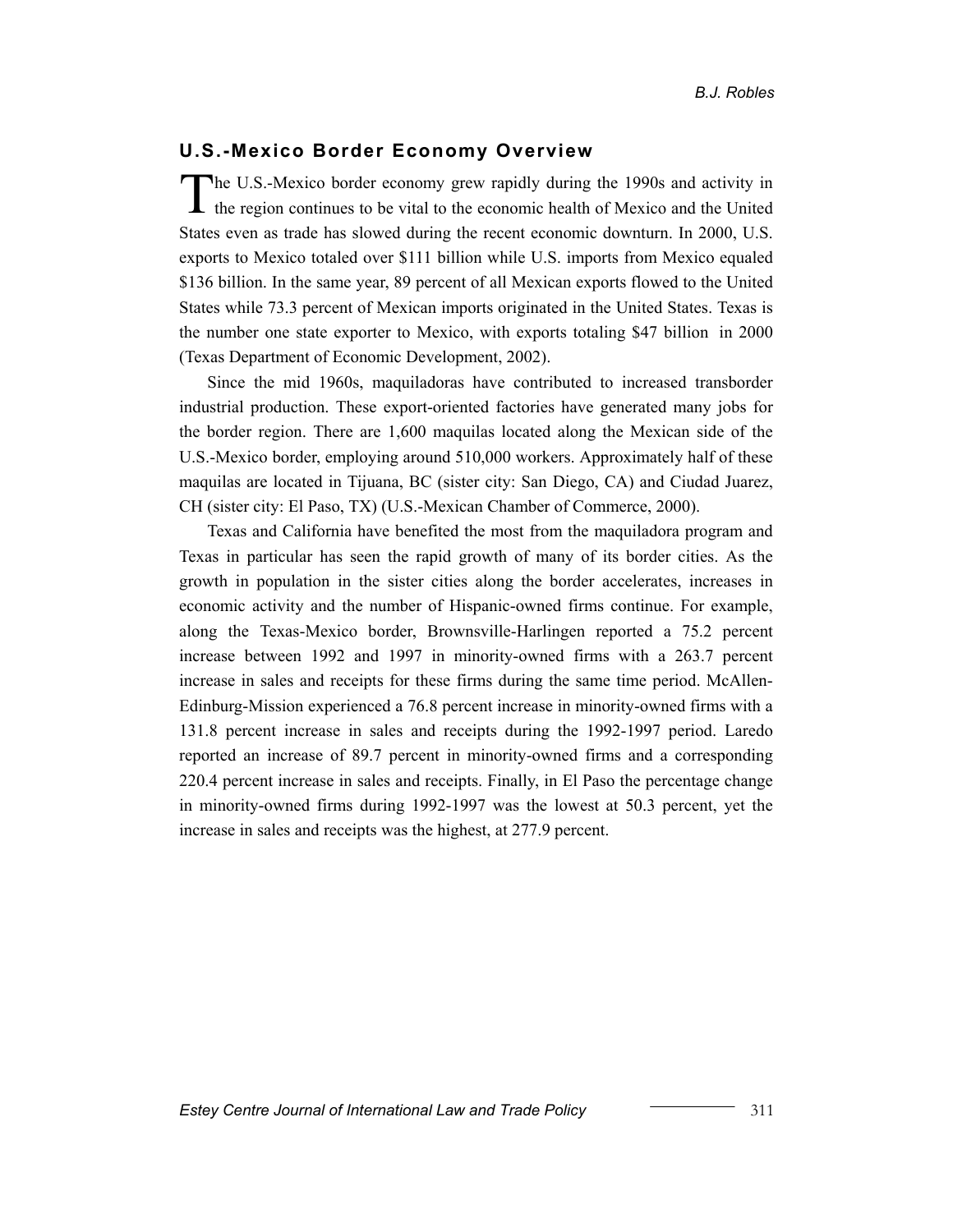| <b>City and State</b> |                          | <b>All Firms</b>                            | <b>Firms with Paid Employees</b> |                                             |                              |  |  |
|-----------------------|--------------------------|---------------------------------------------|----------------------------------|---------------------------------------------|------------------------------|--|--|
|                       | <b>Firms</b><br>(number) | Sales and<br><b>Receipts</b><br>(thousands) | <b>Firms</b><br>(number)         | Sales and<br><b>Receipts</b><br>(thousands) | <b>Employees</b><br>(number) |  |  |
| Brownsville-          | 12,199                   | \$1,417,697                                 | 2,487                            | \$1,190,116                                 | 14,422                       |  |  |
| Harlingen-San         |                          |                                             |                                  |                                             |                              |  |  |
| Benito, TX            |                          |                                             |                                  |                                             |                              |  |  |
| Calexico, CA          | 1,105                    | N/A                                         | 149                              | \$63,272                                    | 916                          |  |  |
| Las Cruces, NM        | 4,462                    | \$399,353                                   | 964                              | \$321,917                                   | 5,139                        |  |  |
| Laredo, TX            | 8,632                    | \$1,941,551                                 | 2,844                            | \$1,655,697                                 | 15,619                       |  |  |
| El Paso, TX           | 20,259                   | \$3,662,493                                 | 5,263                            | \$3,295,441                                 | 43,086                       |  |  |
| McAllen-              | 20,548                   | \$2,462,040                                 | 3,879                            | \$2,043,125                                 | 20,476                       |  |  |
| Edinburg-             |                          |                                             |                                  |                                             |                              |  |  |
| Mission, TX           |                          |                                             |                                  |                                             |                              |  |  |
| San Diego, CA         | 28,087                   | \$5,217,451                                 | 4,541                            | \$4,547,321                                 | 38,850                       |  |  |
| Yuma, AZ              | 1,525                    | \$210,380                                   | 422                              | \$132,908                                   | 1,326                        |  |  |

**Table 1** Hispanic-Owned Firms along the U.S.-Mexico Border, 1997 (current US\$)

Source: 1997 Economic Census, Hispanic, Survey of Minority-Owned Business Enterprises, EC97CS-4, (February 2001)

The degree of Hispanic economic activity along the U.S.-Mexico border is also a function of the degree of concentration of the Hispanic native-born and immigrant populations residing in the area. Flota and Mora (2001) indicate that entrepreneurial activity along the U.S.-Mexico border may well be attributed to ethnic concentration, low rates of educational attainment and high unemployment rates. Rochin et al. (1998) find evidence that Mexican and Mexican American entrepreneurial activities result from low economic and wage opportunities along the border and specifically in "colonias"<sup>[3](#page--1-2)</sup>

## **Self-Employment and the U.S.-Mexico Border**

S everal theories have evolved that attempt to explain the existence and evolution of ethnic self-employment and entrepreneurial activities. One theory suggests that increases in self-employment in ethnic enclaves are motivated by poor labour market outcomes and the presence of discrimination towards ethnic and racial minorities in the mainstream economy (Light and Gold, 2000; Clark and Drinkwater, 1998; Flota and Mora, 2001). The presence of barriers to entry into established mainstream labour markets are viewed as "push" factors into self-employment.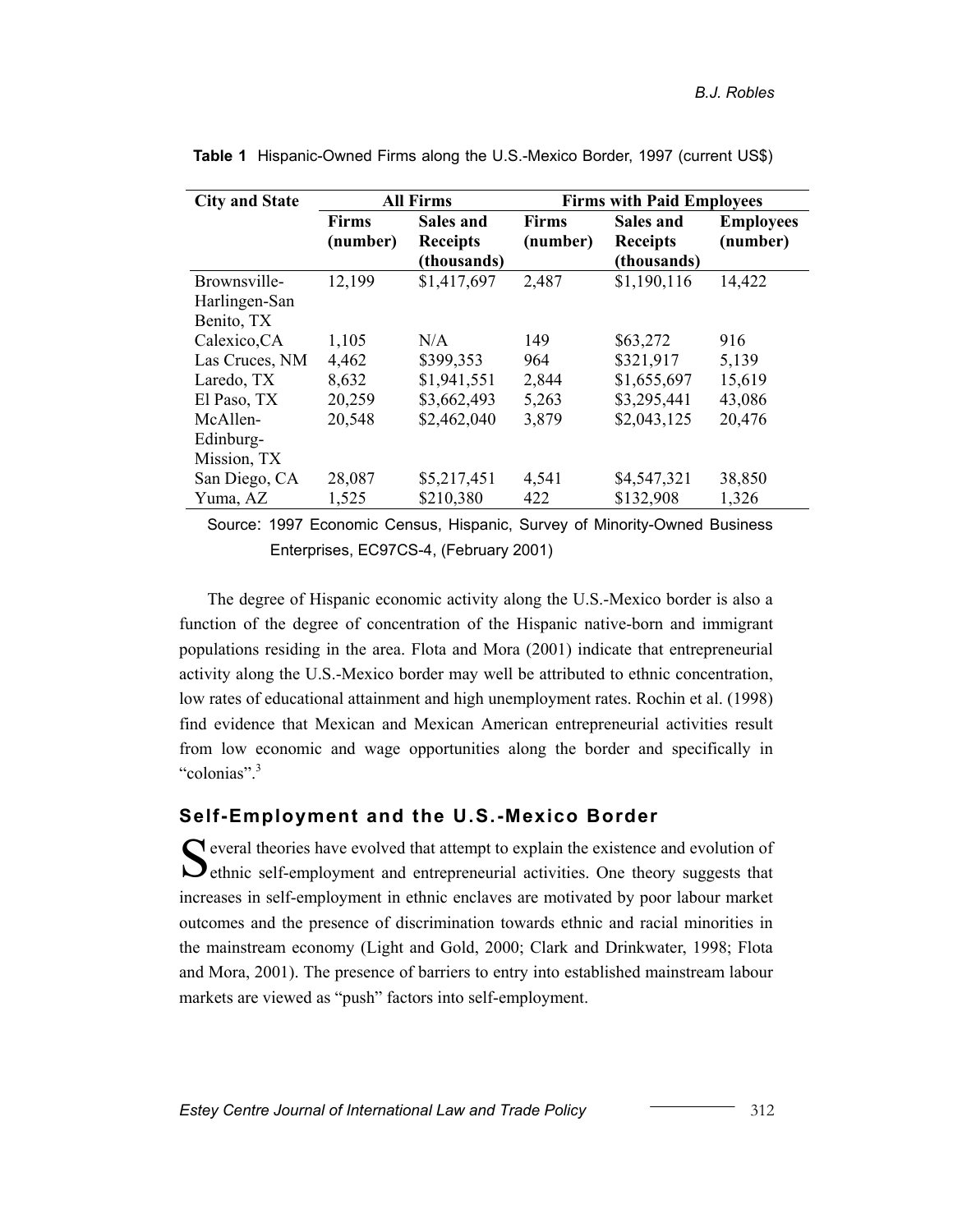Another explanation proposes that certain ethnics are predisposed to entrepreneurial behaviours and those who emigrate from countries with high selfemployment rates have a high probability of engaging in similar behaviour in the host country (Fairlie and Meyer, 1996). The possibility of securing higher profits, cultural predilection toward self-employment, and personal self-satisfaction have been examined as potential "pull" factors for racial and ethnic entrepreneurs.

A third explanation for the incidence of ethnic self-employment has been investigated in the context of high ethnic concentration communities that provide the environmental conditions for entrepreneurial activities (Wilson and Portes, 1980; Light and Gold, 2000). This explanation focuses on social and cultural capital that promotes the formation of self-employment and micro and small business opportunities within the confines of the ethnic enclave. The U.S.-Mexico border area with its high Latino population density has been studied by Flota and Mora (2001) for evidence of the "ethnic enclave" hypothesis using 1990 U.S. census data. Their findings indicate that Mexican American male and female self-employment rates are greater in the border region than in locales situated farther away from the U.S.-Mexico border.

#### **Latina Microenterprise and Small-Business Owners**

The National Foundation for Women Business Owners (NFWBO) conducted a survey of randomly drawn respondents from the population of U.S. women business owners. Some intriguing demographic factors emerge from the various female entrepreneurial groups that also shed light on the increasing female microenterprise formation along the U.S.-Mexico border. Of the Latina-owned businesses, 81 percent were family owned and 45 percent reported that parents or children help run (or had helped to start) the business. These data were significantly different from the data for all other subpopulation groups and indicate a more firmly entrenched continuum of the Latino family cohesiveness in terms of economic survival and collective economic action of the family unit regardless of gender roles.<sup>4</sup>

Other salient features of Latina-owned businesses centre on marital status, number of children, and educational attainment compared to other women business-owner respondents. For example, Hispanic business owners were by and large older, married with more children and less educated than their female entrepreneur peers. Evidence exists from other studies that indicate married women business owners are generally older and have access to more family resources than do single, never-married female entrepreneurs, who also tend to be younger with higher levels of education (U.S.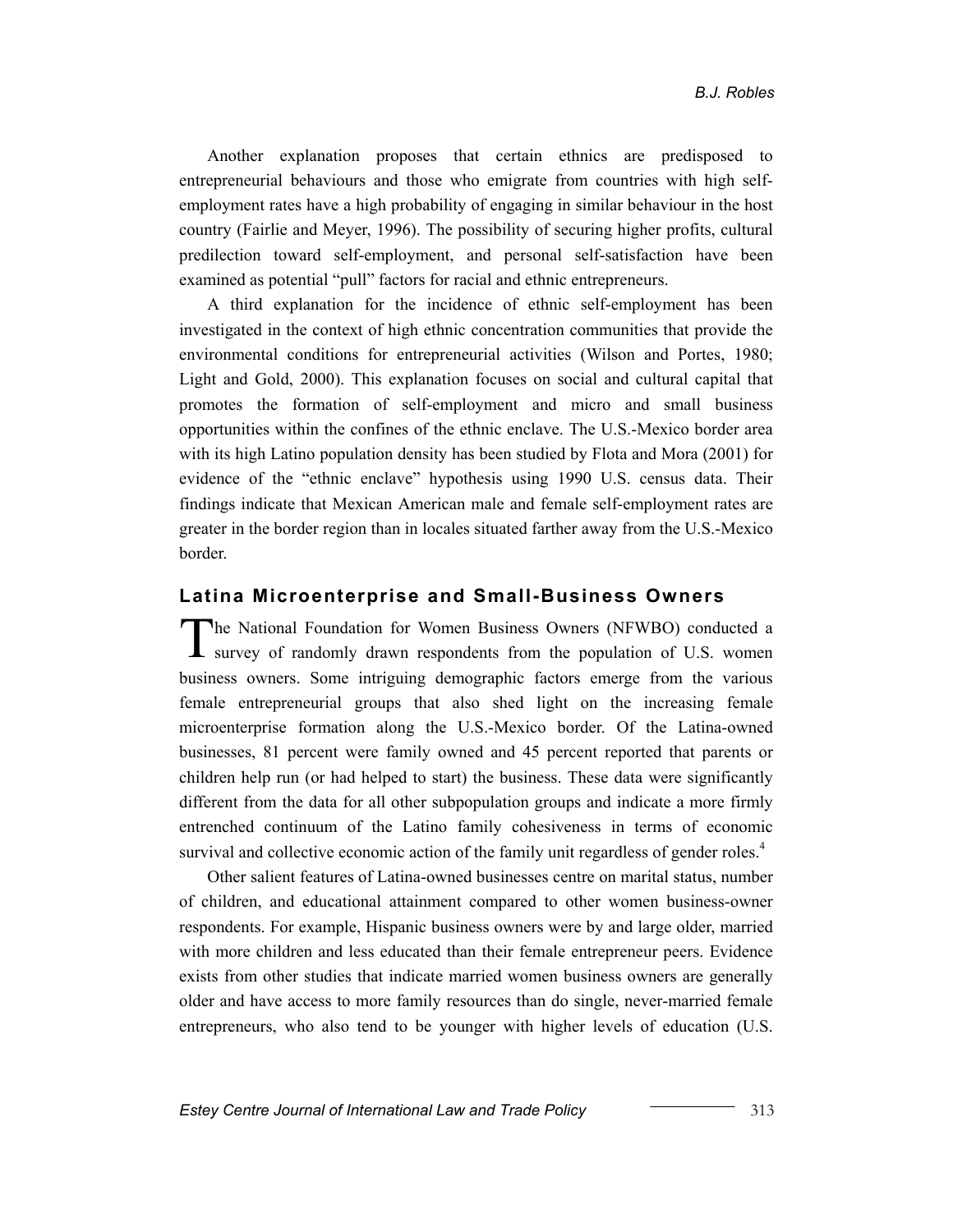Small Business Administration, Women in Business, 1998; Aldrich and Waldinger, 1990).

| <b>Marital</b> | Asian | <b>Black</b> | Anglo | Latino | Nat. Amer/  |
|----------------|-------|--------------|-------|--------|-------------|
| <b>Status</b>  |       |              |       |        | Alaska Nat. |
| Married        | 72%   | 58%          | 66%   | 74%    | $62\%$      |
| Single         | 15%   | 13%          | 13%   | 6%     | 22%         |
| Divorced       | $6\%$ | 17%          | 13%   | $11\%$ | 13%         |
| Separated      |       | $4\%$        | $1\%$ | $2\%$  | --          |
| Widowed        | $6\%$ | 8%           | $7\%$ | $5\%$  | $2\%$       |

**Table 2** Marital Status of Women Business Owners, 1996/97

Source: Women Business Owners of Color: Challenges and Accomplishments, National Foundation of Women, Business Owners (NFBWO), October 1998.

**Table 3** Number of Children of Women Business Owners, 1996/97

| Number of<br>Children | Asian | <b>Black</b> | Anglo  | Latino | Nat. Amer/<br>Alaska Nat. |
|-----------------------|-------|--------------|--------|--------|---------------------------|
| None                  | 24%   | 18%          | 20%    | 13%    | 21%                       |
|                       | 15%   | 20%          | $14\%$ | 12%    | 18%                       |
| າ                     | 40%   | 32%          | 32%    | 27%    | 22%                       |
| $3+$                  | 19%   | 27%          | 34%    | 45%    | 37%                       |

Source: Women Business Owners of Color: Challenges and Accomplishments, National Foundation of Women, Business Owners (NFBWO), October 1998.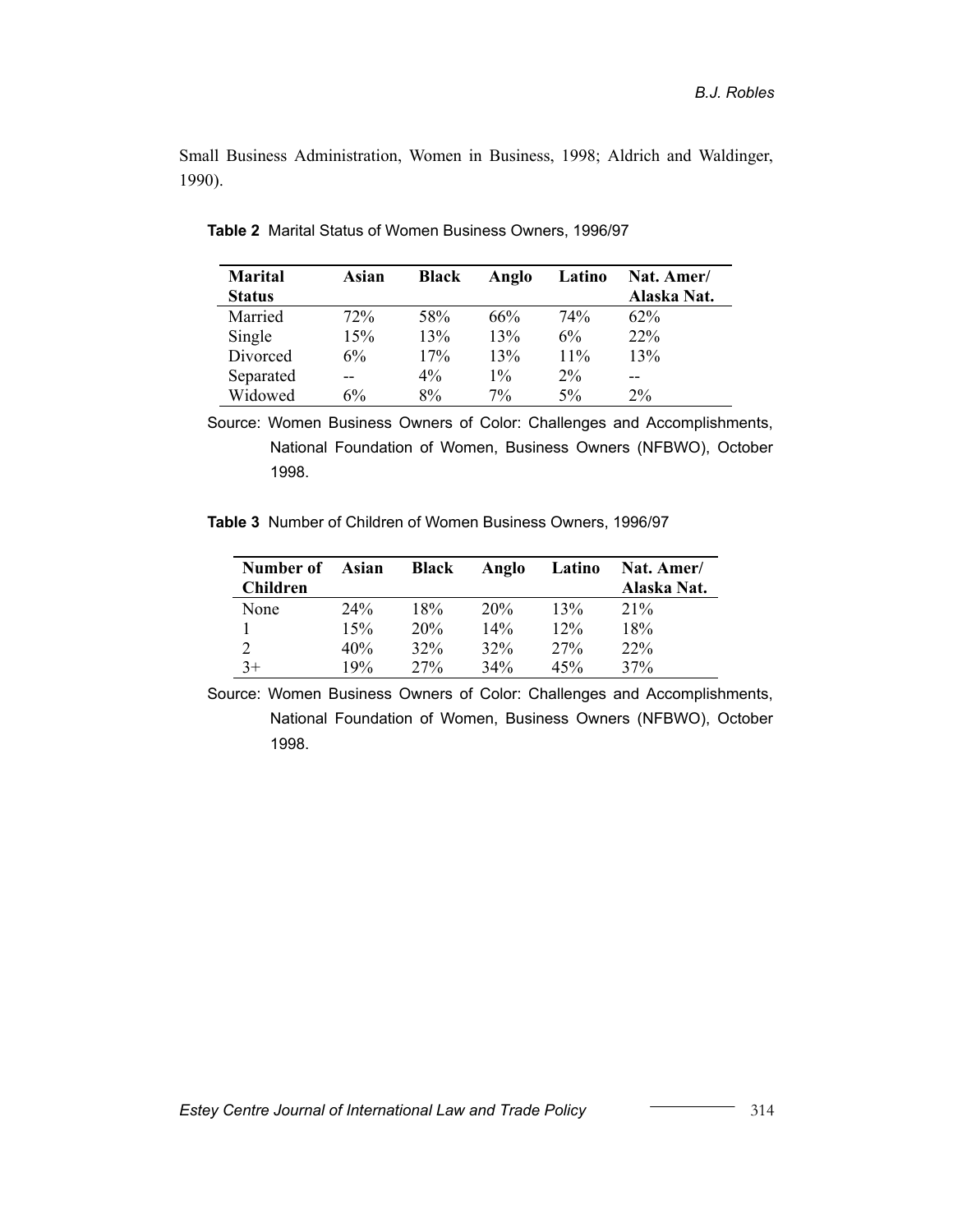| <b>Education</b>    | Asian | <b>Black</b> | Anglo | Latino | Nat. Amer/<br>Alaska Nat. |
|---------------------|-------|--------------|-------|--------|---------------------------|
| High school or less | 10%   | 10%          | 21%   | 36%    | 20%                       |
| Some college        | 17%   | 15%          | 26%   | 24%    | 32%                       |
| Technical degree    | $8\%$ | 19%          | 16%   | 14%    | 16%                       |
| <b>Bachelors</b>    | 42%   | 25%          | 20%   | $11\%$ | 12%                       |
| Graduate school $+$ | 21%   | 28%          | 16%   | 15%    | 16%                       |

**Table 4** Educational Attainment of Women Business Owners, 1996/97

Source: Women Business Owners of Color: Challenges and Accomplishments, National Foundation of Women, Business Owners (NFBWO), October 1998.

Latina business owners distinguish themselves from their cohort of women business owners in their emphasis on family contributions and support encouraging their entrepreneurial drive. Under the survey<sup>[5](#page--1-4)</sup> question that addressed "Motivations for Business Ownership", the response category *To improve things for yourself and your family* yielded a 62 percent response rate for Latina business owners. In a series of responses designed to ferret out "What Women Business Owners Like Best About Business Ownership", Latina women responded overwhelmingly (61 percent) to the category *Being own boss/Being in control,* with only Native American women exceeding this response rate (72 percent). The question on "Business Information Sources for Women Business Owners" had several response categories, and under *Family* Latinas signaled how much they relied on family as an information resource with a 35 percent response rate compared to Anglos (20 percent), African Americans (26 percent), Asians (22 percent) and Native Americans (20 percent).

# **A Case Study of a Latina Microenterprise**

 $\sum$ his case study of a Latina-owned microbusiness<sup>6</sup> [e](#page--1-5)mphasizes the unique merging of cultural expression and entrepreneurial activity. The microenterprise studied is **L** of cultural expression and entrepreneurial activity. The microenterprise studied is an importer and retailer of artisan curios, crafts, pottery, weavings, jewelry and other sundries from several Latin American countries (including Mexico) and includes crafts produced by local artisans. The merchandise is sold in three locations: (i) a storefront located in McAllen, TX (on the U.S.-Mexico border), (ii) a kiosk located in Harlingen, TX (on the U.S.-Mexico border), and (iii) a second kiosk located in Weslaco, TX (located within the 100-kilometre area of the U.S.-Mexico border). The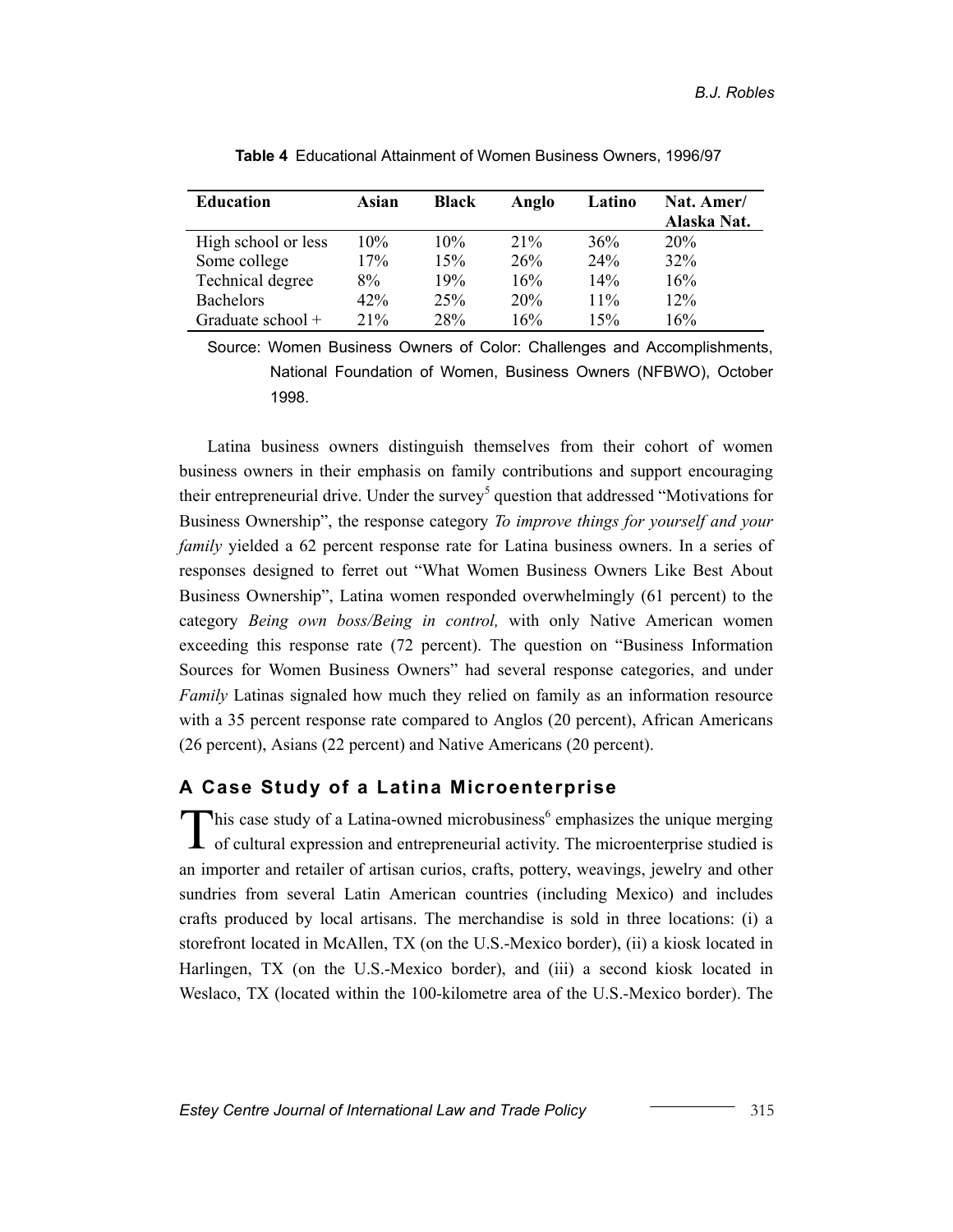clientele is varied, with both out-of-state businesses purchasing merchandise as well as tourists and locals, who comprise the bulk of the customer base.

#### *Business Background*

The owners launched their microenterprise two years ago (2000). One owner is an assistant high school principal and plans to retire within the next ten years to devote her time and energy to the import business full-time. Her partner and sister is a fulltime flight attendant with similar plans for retirement. One partner holds a master's degree in education and the other partner has some college education, an associate's degree in merchandising. They employ one half-time salesperson in their storefront operation and have a percent-of-sales arrangement with the managers of the locations where their kiosks are situated. Both partners indicate that family members, including children, often donate time to the business operations. They attribute much of their entrepreneurial motivation to their mother. The strong family participation parallels much of the empirical and anecdotal evidence on Latina entrepreneurship. Annual revenues/sales from the microenterprise total \$35,000.

The variety of products they sell ranges from small glass beads to Alpaca wool sweaters as well as paintings and crafts by local artisans. The theme of their goods is Spanish/Latin American/Mexican artisan goods and crafts. The pricing range of the goods is varied, allowing for a wide customer base. Clientele is diverse, with loyal local resident customers, international tourists and a large retiree population.

#### *Motivations to Import and Import History*

The owner with the full-time airline position recounted the numerous times that friends and family had requested she purchase particular items from Latin American countries during her international trips. Given that these popular items were consistently requested, she realized that formalizing her activities would lead to a successful and potentially growth-oriented small business. In order to launch the enterprise and purchase inventory, a loan was solicited from ACCION Texas, a nongovernmental microlending organization whose own success record since inception in 1994 has aided microenterprises and small businesses throughout Texas. Once the enterprise was underway, the owners realized that other more distant businesses would also purchase their products. For example, vacationing business owners from North Dakota, Minnesota and San Antonio, TX (located in central Texas approximately 500 miles from the U.S.-Mexican border) requested particular shipments of items. These business-to-business sales originated from vacationers discovering the storefront. The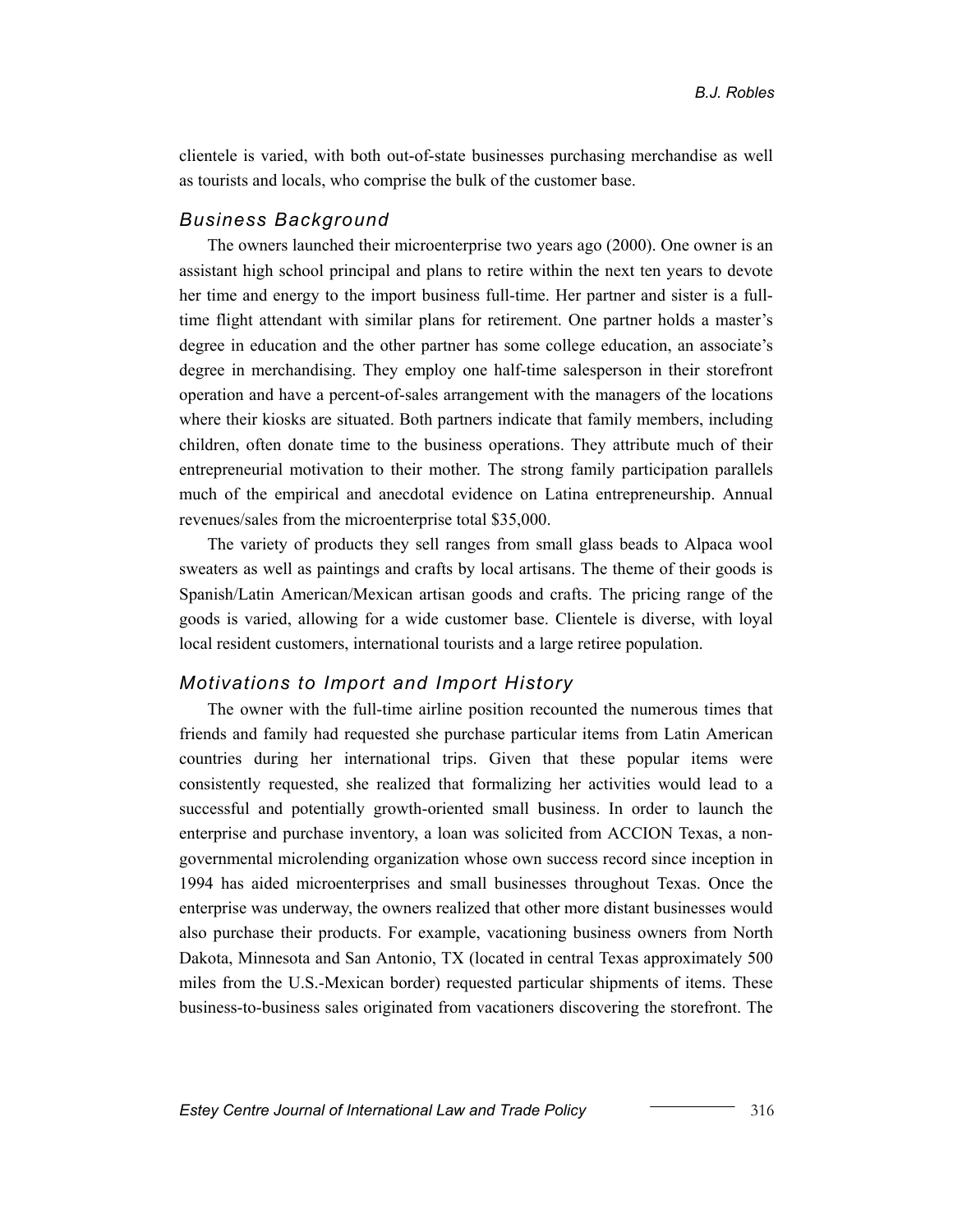partners perceive this particular niche – as intermediary retailers – to be a growthoriented aspect of current operations.

Establishing and cultivating indigenous artisans (suppliers) in the various Latin American countries has proved to be a time-intensive and long-term investment that contributes to the success of the microenterprise. In growing these relationships, a variety of factors that contribute to the ease of product supply as well as barriers to product supply have been identified. Two types of suppliers are used: indirect suppliers – approximately 15 intermediaries with their own networks to the indigenous families producing the retail items – and direct suppliers – approximately 20 indigenous families that supply the products directly to the microenterprise owners. Many of the suppliers operate within the informal economies of their own countries and have no access to communication infrastructure. The indirect suppliers have more access to communication infrastructure and acts as intermediaries for groups of indigenous artisan families. Both the direct and indirect suppliers use internet cafes to access e-mail for orders placed and advance orders. However, the majority of purchasing activity is conducted during international trips by the microenterprise owner.

#### *Success Factors*

The Latina microenterprise owners attribute their success to a variety of factors: bilingual/bicultural abilities, travel opportunities, establishment of long-term relationships among the indigenous artisan families that produce the high-quality goods for inventories, unique understanding of international border customs and shipping requirements, cultural advertising, and use of cultural festivals and holidays for promoting products. The owners have bought joint TV time for advertising in a kiosk cooperative. They extensively use the Yellow Pages (phone directory), newspaper, and small specialty catalogues to advertise. Cultivating the local artists and selling local artists' products have increased customer loyalty, cultivated a diverse customer base and formed strong ties to a growing local artisan community.

One factor cited for financial success was the initial start-up capital of US \$10,000 solicited from ACCION Texas. The start-up loan was used for purchase of inventory stock. In the absence of an established commercial record, having a viable business plan placed the partners in a strong position to become a "success" story within the nascent microentrepreneurial community. The financial loan extended by ACCION Texas, the ease with which it was secured, and the ongoing lender-owner relationship has allowed the business owners to continue growing their operations. The partners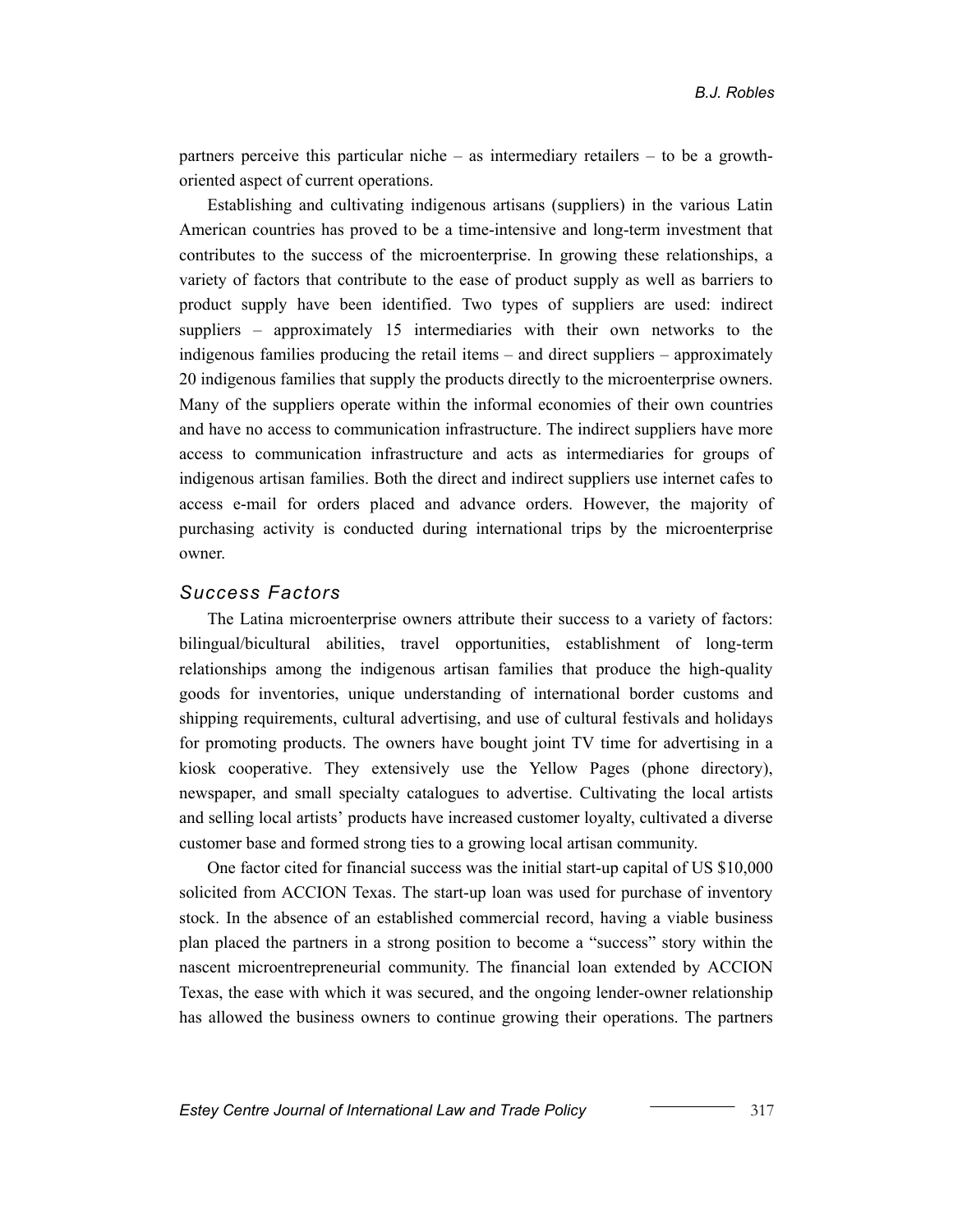indicate that they will continue to maintain a relationship with ACCION Texas while cultivating a current depository relationship with a mainstream commercial bank. As the business continues to grow, they intend to utilize retained revenues for retiring debt and increasing inventories.

A further factor they believe is essential in maintaining a good relationship and good sales rapport with customers is providing above minimum wage salary and flexible work hours to their half-time employee. Finally, the owners stressed the involvement of family members in their operations as a strong factor in their overall success and continued growth.

#### *Barriers*

The partners did not believe that strong barriers existed to conducting operations. However, they indicated that in order to continue growing their microenterprise, a variety of procedural and management concerns would have to be addressed. These issues centred on a growing use of computerized procedures. For example, they are currently in the process of computerizing their inventory, which they believe will increase their productive capacity by moving inventory more quickly. They also indicated a need for regularized warehouse space for the inventory. Currently, they use their homes to warehouse products. The partners intend to purchase a check-clearing verification system in order to avoid banking problems with customer checks/drafts that do not clear. The partners expressed concerns over the high cost of purchasing container space for international shipments and believed that if they shared costs with other small importers, these costs would be more manageable.

The owners believe a major obstacle to their operations is related to the current inspection procedures employed by the U.S. Customs Agency. They believed more detailed information should be provided to small importers concerning import restrictions of particular goods and certain unallowable product contents (e.g., goods containing a portion of a restricted item) for importation into the United States. Another issue the partners discussed is less a barrier to operations and more a goal they jointly held: ownership of their own storefront. This would allow them to use the property as a business asset for leverage in negotiating lines of credit from commercial banks, and as business collateral. Currently, without ownership of the storefront, establishing commercial bank credit is too costly. Their lack of property collateral places them outside the "prime" interest rate category.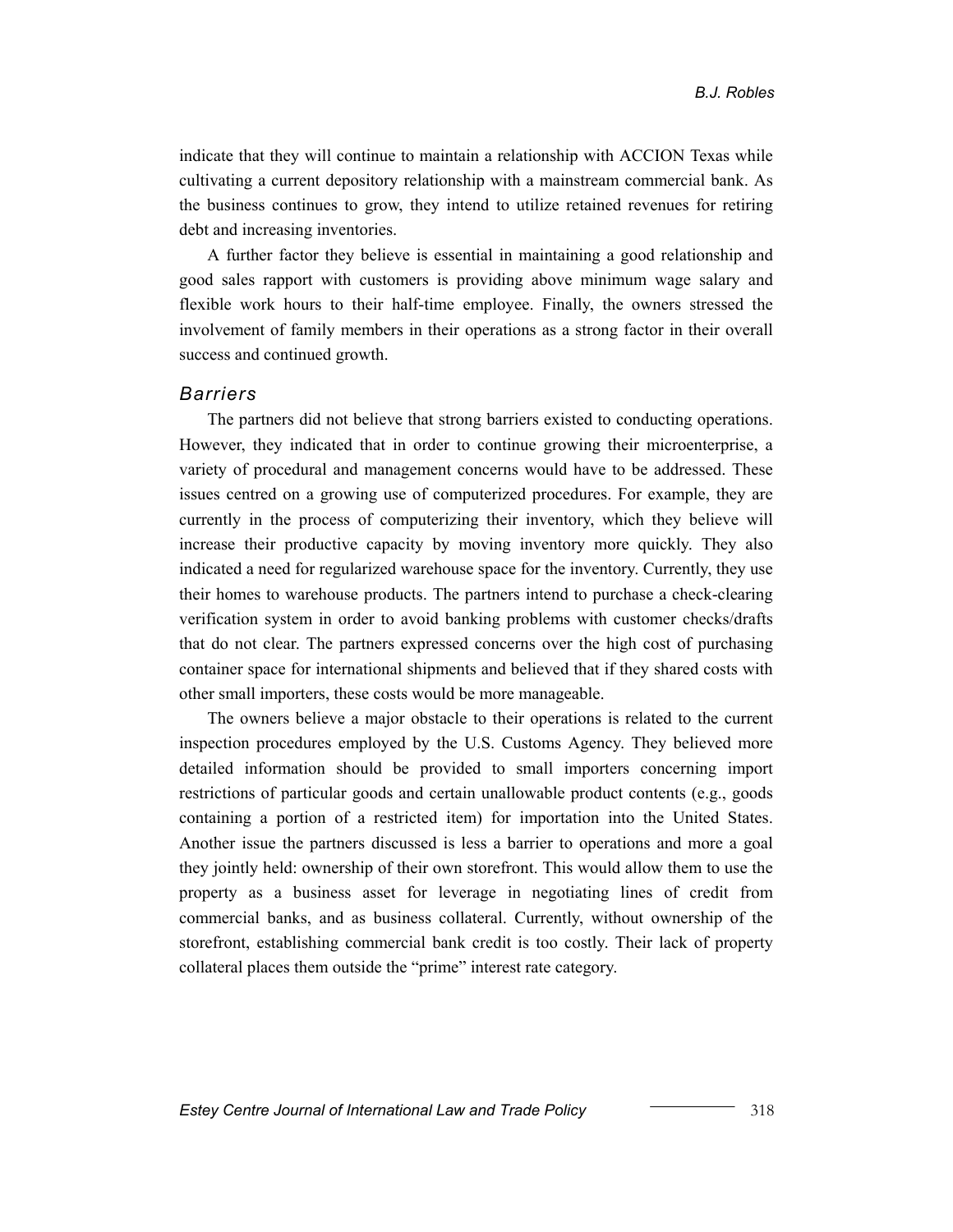#### *E-Commerce*

No E-commerce is currently employed in the microenterprise operations. However, both partners are committed to creating and launching a website that would allow potential customers to engage in on-line product purchases. This would entail a high degree of technology commitment as well as cultivating a relationship with a website designer with administrative capacity. The partners plan to launch such a website sometime in 2003. They recognize the increasing flexibility and growth potential in creating such a venue for sales. They also acknowledge such a transaction system would require a high degree of business computerization and integration. This appears to be a long-term planning and growth project requiring intensive organization, technology sophistication and integration of operations.

#### **Microenterprise and Policy Implications**

The microenterprise phenomenon in the United States has captured a remarkable amount of nonpartisan support from governmental agencies and the non-governmental sector. Much of this support rests on the peculiar American social and economic "mythos" of the self-made individual, which is a cornerstone of the small-business success story in the United States. In an era where less government intervention and more individual initiative are demanded by mainstream U.S. society and institutions, microenterprises are viewed as a viable solution to many social problems stemming from market failures and economic frictions. Policy analysts and researchers recognize the potential of combating social problems through self-employment while remaining aware of the pitfalls such a "market-driven" trend represents. For microenterprise to become a "successful" strategy to mitigate socio-economic problems such as poverty, underemployment, and other economic-related concerns requires the coordinated efforts of a variety of stakeholders. Moreover, microenterprise activities alone do not create the conditions for transition from poverty to self-sufficiency. Success of the microenterprise initiative requires private, public and not-for-profit stakeholders to maintain strong ties; it also requires continued adaptation to a changing economic environment. Policy initiatives that recognize and support the unique contribution of each stakeholder over economic cycles are essential to maintaining microenterprise development.

#### *Reduction of Poverty and Increased Self-Sufficiency*

Research and data analysis indicate that, on average, former welfare recipients who became microenterprise owners acquired \$4,800 in net business assets and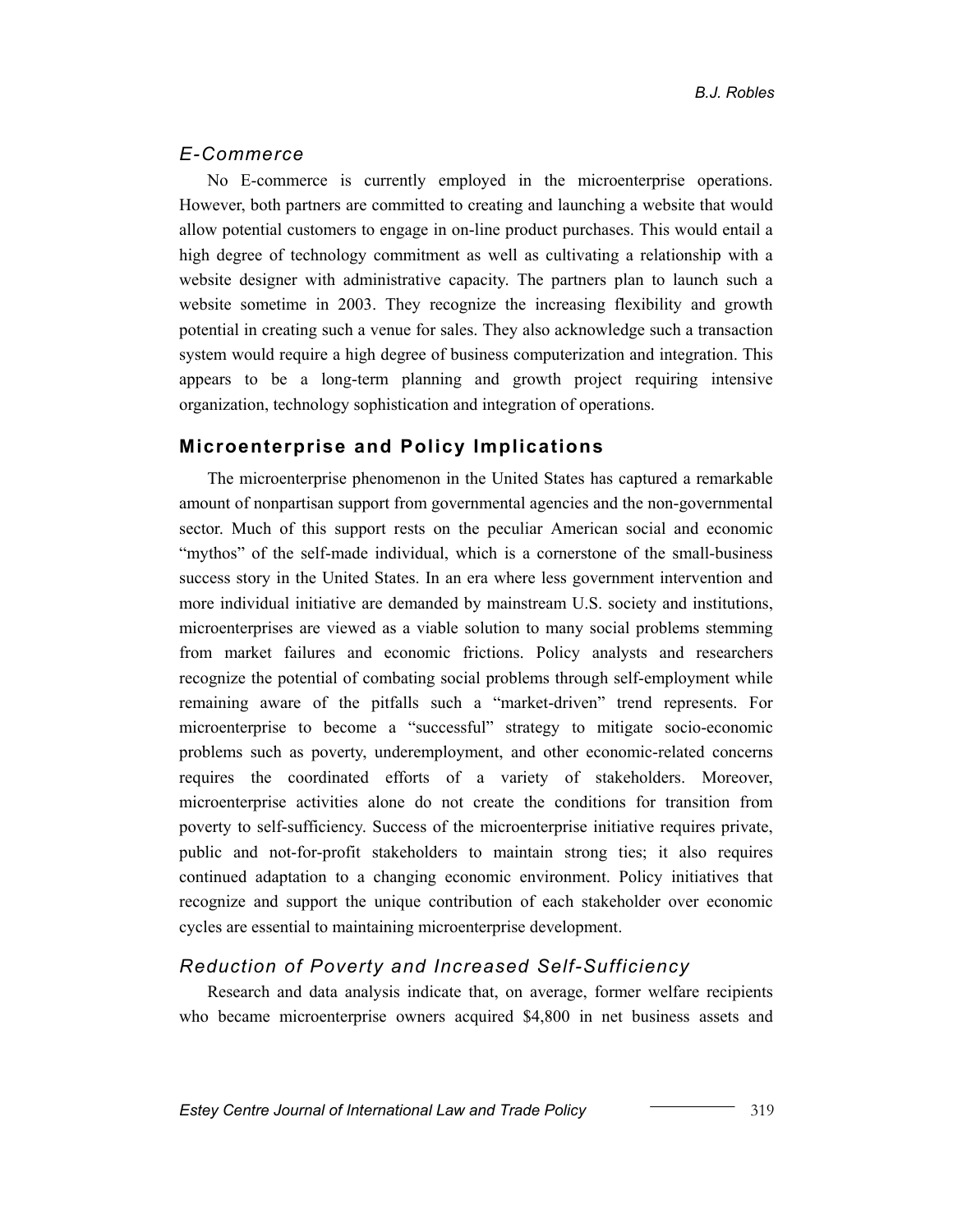\$9,000 in gross personal assets within two and one-half years of starting their microbusinesses (Edgecomb et al., 1996). The same study found that in a two-year period, low-income entrepreneurs increased their personal assets by an average of \$4,000.

The qualitative data are equally encouraging. Himes and Servon (1998) found that at the individual level, pride, control and self-realization are strong indicators of how successful the microenterprise owners feel. Cavazos (2002) indicates that among Latino microenterprise owners, goal-setting and goal-achieving behaviours are clear "success" indicators for microbusiness owners. At the family level, microenterprise owners indicate that family involvement and flexible schedules are perceived as important factors in owning and operating a microbusiness (Himes and Servon, 1998; Cavazos, 2002). Child-care is often combined with operating and running a microenterprise. Light and Gold (2000) found that family members often contribute to ethnic enterprises by pooling financial and labour resources. Finally, microenterprise owners are cognizant of community benefits from self-employment and microbusiness ownership. At the community level, microentrepreneurs report that information and social networks have been instrumental in achieving success and that ongoing business stability and growth is predicated on continuing relationships among microentrepreneurs and microfinance agencies (Cavazos, 2002).

#### *Access to Financial Capital and Credit*

Many studies of minority-owned and women-owned small businesses indicate that access to financial capital is the most pressing concern for business owners.<sup>7</sup> Along the border, non-governmental microfinance lending organizations like ACCION Texas, ACCION New Mexico and ACCION San Diego<sup>[8](#page--1-7)</sup> report an increasing female microenterprise customer base. Moreover, the degree of labourintensive lender-client contact and individual loan counseling is clearly captured by the miniscule default rates on loans reported by ACCION microlenders operating in Texas, New Mexico and California.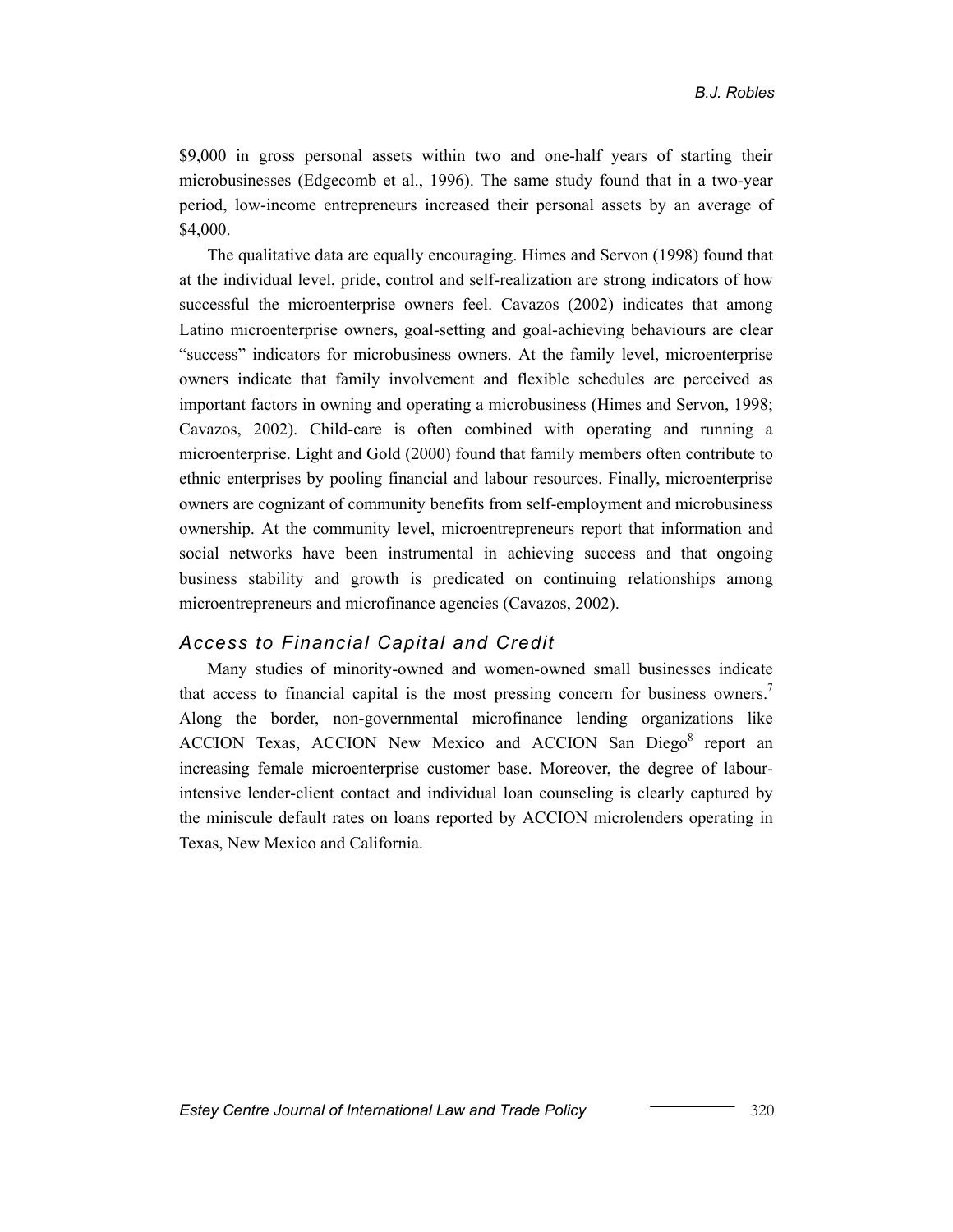| <b>Indicators</b>  | <b>ACCION Texas</b> |         | <b>ACCION New</b><br><b>Mexico</b> |         | <b>ACCION San</b><br>Diego |         |
|--------------------|---------------------|---------|------------------------------------|---------|----------------------------|---------|
|                    | <b>2000</b>         | 2001    | 2000                               | 2001    | 2000                       | 2001    |
| No. clients served | 729                 | 1032    | 332                                | 456     | 202                        | 256     |
| New clients        | 398                 | 605     | 139                                | 192     | 89                         | 113     |
| No. loans          | 702                 | 838     | 231                                | 321     | 169                        | 217     |
| disbursed          |                     |         |                                    |         |                            |         |
| Average loan size  | \$4,103             | \$4,225 | \$3,869                            | \$4,656 | \$4,560                    | \$4,327 |
| % women clients    | 51%                 | 46%     | 51%                                | 50%     | 45%                        | 51%     |
| Default rate       | 4%                  | 3.27%   | 2.3%                               | 2.5%    | 5%                         | NA      |

|           |  | <b>Table 5</b> Impact Indicators of Microlending along the U.S.-Mexico Border, |  |  |
|-----------|--|--------------------------------------------------------------------------------|--|--|
| 2000-2001 |  |                                                                                |  |  |

Source: History and annual reports for ACCION Texas, ACCION New Mexico, ACCION San Diego, 2000-2001

Anthony (1999) suggests that increased contact hours and cultivation of trust between lenders and borrowers, networking among borrowers facilitated by lenders, and established borrowers vouching for and serving as character references for new potential borrowers help mitigate the high-risk status of many microbusiness owners. More research on relationships between microenterprises, their lenders and their bank arrangements (if they indeed have a relationship with a formal bank) is needed. Of equal importance is policy enforcement of the Community Reinvestment Act (CRA) in low-income communities.<sup>[9](#page--1-8)</sup> These measures would increase our understanding of the unique financial capital needs of the microenterprise community and the concerns microfinance lenders face.

#### *Intergenerational Transmission of Entrepreneurial Skills*

Several studies on small business success have found that the single most important indicator of small business viability is having had a family member who owned and operated a business[.10](#page--1-9) Extended Latino families retaining cultural values and behaviours from their country of origin capitalize on their bilingual and bicultural skills. This allows for extended market opportunities via culture, language and country-of-origin dualism along with transnational business networks. These factors are especially relevant along the U.S.-Mexico border, where extended families reside on both sides of the international divide.

The evidence and findings from research on women-owned businesses, and especially the responses from canvassing women-of-colour business owners, show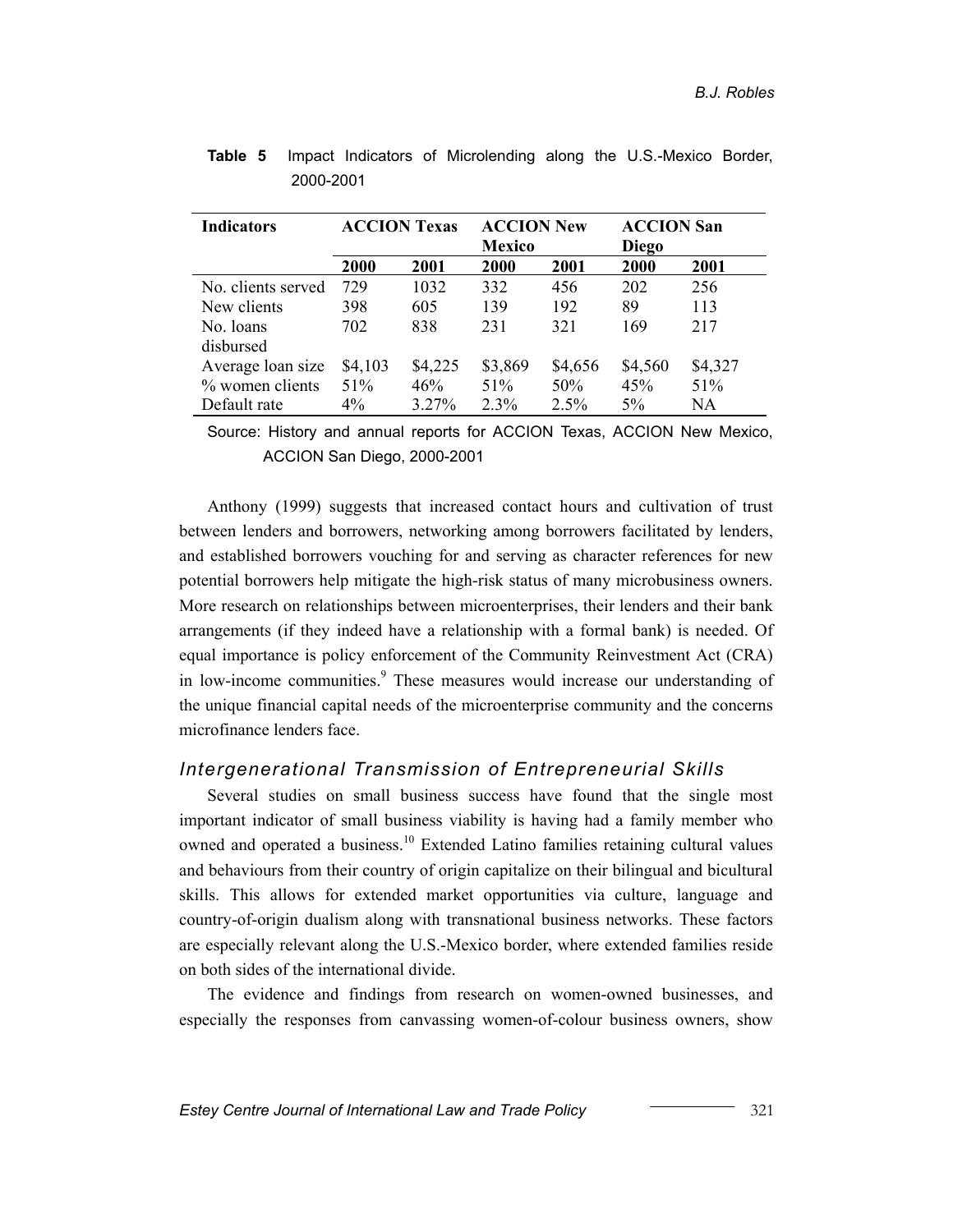that family and child-care arrangements are important concerns, often motivating female entrepreneurs to launch their own businesses. Family friendly business environments and public policies aimed at safeguarding the family unit (in all its various arrangements) will become an increasingly important consideration for women-owned businesses. Indeed, the intergenerational socio-cultural-economic dimensions of the family unit have been designated by researchers as both a success factor in ethnic enterprises and as a component of potential conflict if not properly navigated and mediated (Light and Gold, 2000).

What is most notably inspiring is the innovative manner in which Latinas use their traditional strengths, related to such roles as family mediator, nurturer, and culturalsocial transmitter, in their entrepreneurial activities. Building on people skills and networking capacity as well as utilizing family ties and community bonds, Latina business owners are entering into entrepreneurial efforts in increasing numbers. Latina microbusiness owners are transferring to future generations the knowledge, the social and cultural capital, and the survival skills needed to own and operate their own enterprises.

#### *Rethinking Success Measurements*

Success is often the most significant measurable outcome of entrepreneurial activities. However, the way in which researchers and policy analysts traditionally measure "success" may not be the only or even the most relevant indicator of success for Latina-owned businesses. For example, some of the more traditional economic variables employed as measures of success focus on access to capital markets, longevity of business operations, expansion of businesses, diversification of services and products, market concentration and increasing sales volume and revenues. These may not be the only markers of "success" for Latina entrepreneurs who believe that "working with people" and "sharing information intergenerationally" are the most compelling and relevant measures of their success. The Women of Color Business Owners Survey (1998) asked respondents to identify "What Women Business Owners Like Best About Business Ownership". Latinas responded differently from their female colleagues. Twenty-five percent of Latinas identified the category *Enjoy Working with People,* compared to 10 percent of Native American, 19 percent of Asian American, 18 percent of African American and 18 percent of Anglo women. Latinas who start up their own enterprises often recount that the achievement of doing so, of contributing to the economic well-being of their families, of offering employment to others, of being one's own "boss" are the real compensations for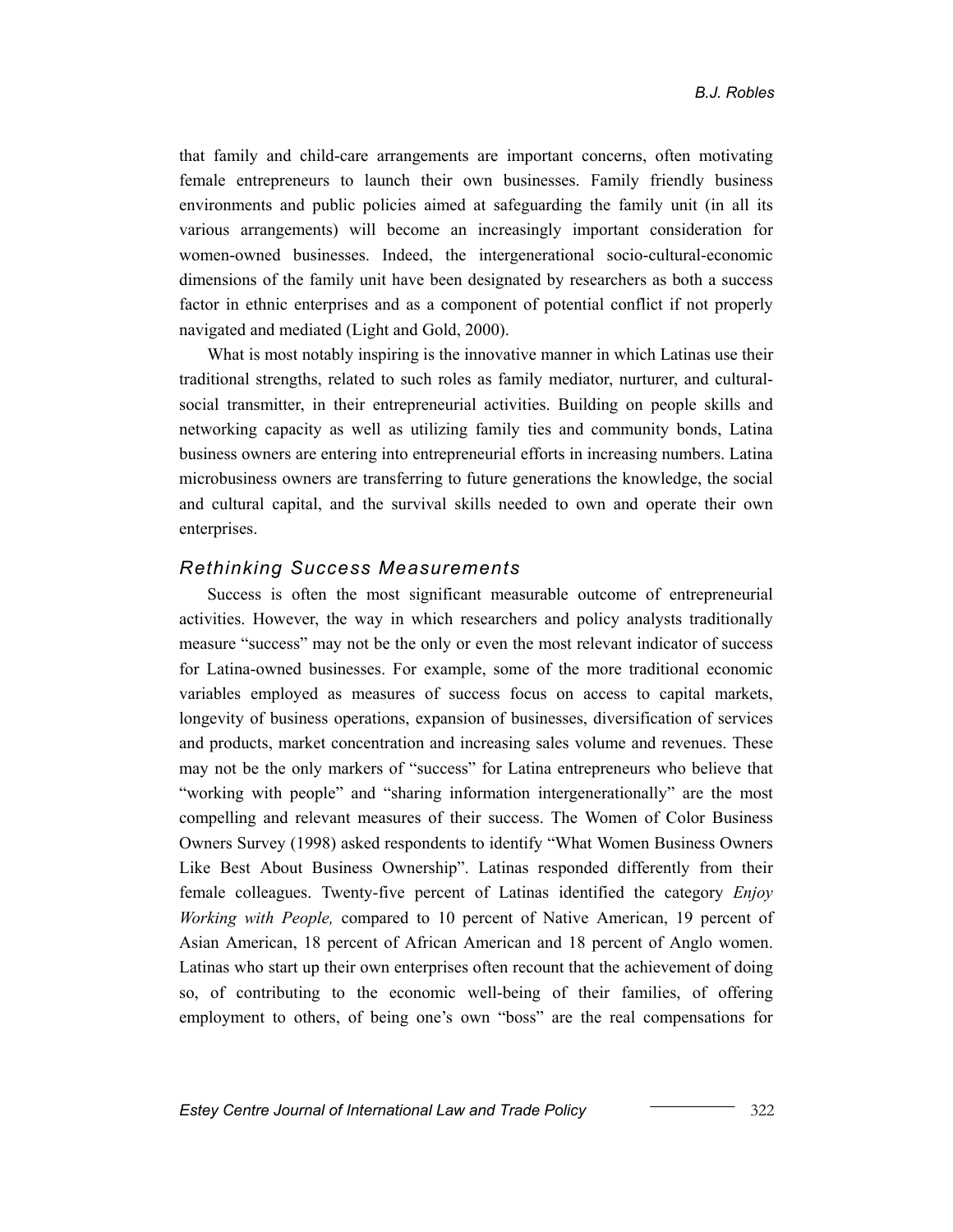entrepreneurial activities. Policy analysts and researchers need to incorporate these non-quantifiable factors when evaluating what constitutes microenterprise "success".

# **Conclusions**

The U.S.-Mexico border is a tightly integrated economic region with historical and contemporary commonalities. The region shares a common people, language and culture. Despite the socio-economic inequalities<sup>11</sup> that exist for the region, it is also a growing and rapidly developing area for the retail, services, light manufacturing and trade sectors. The growth of microenterprise along the U.S.-Mexico border may well be a feasible and sustainable development provided national and state policies encourage the appropriate economic and community initiatives that foster this trend. In the absence of balanced policies and a state-non-governmental partnership aimed at creating supportive networks for microenterprise, the current economic uncertainty and increasing focus on national security issues may converge to reverse a potentially welfare-enhancing development.

Increasing self-sufficiency and reducing the incidence of poverty are important policy goals within the microenterprise community. Access to financial capital is an essential component of microenterprise growth and continues to be a major concern for microbusinesses. Without microfinance lending organizations, the traditional avenues to secure capitalization and start-up capital are inaccessible to most microentrepreneurs as well as many small businesses. Intergenerational transmission of entrepreneurial skills is a potent form of cultural and social capital that may well mitigate poor life-cycle outcomes related to undereducation and lack of educational opportunities. Finally, traditional measures of success have not captured the qualitative aspects of microbusiness ownership that ethnographic studies indicate are increasingly important factors in community capacity building. Policy analysts and researchers investigating the microenterprise phenomeon along the US-Mexico border must be willing to address the bicultural and transnational factors unique to this growing trend.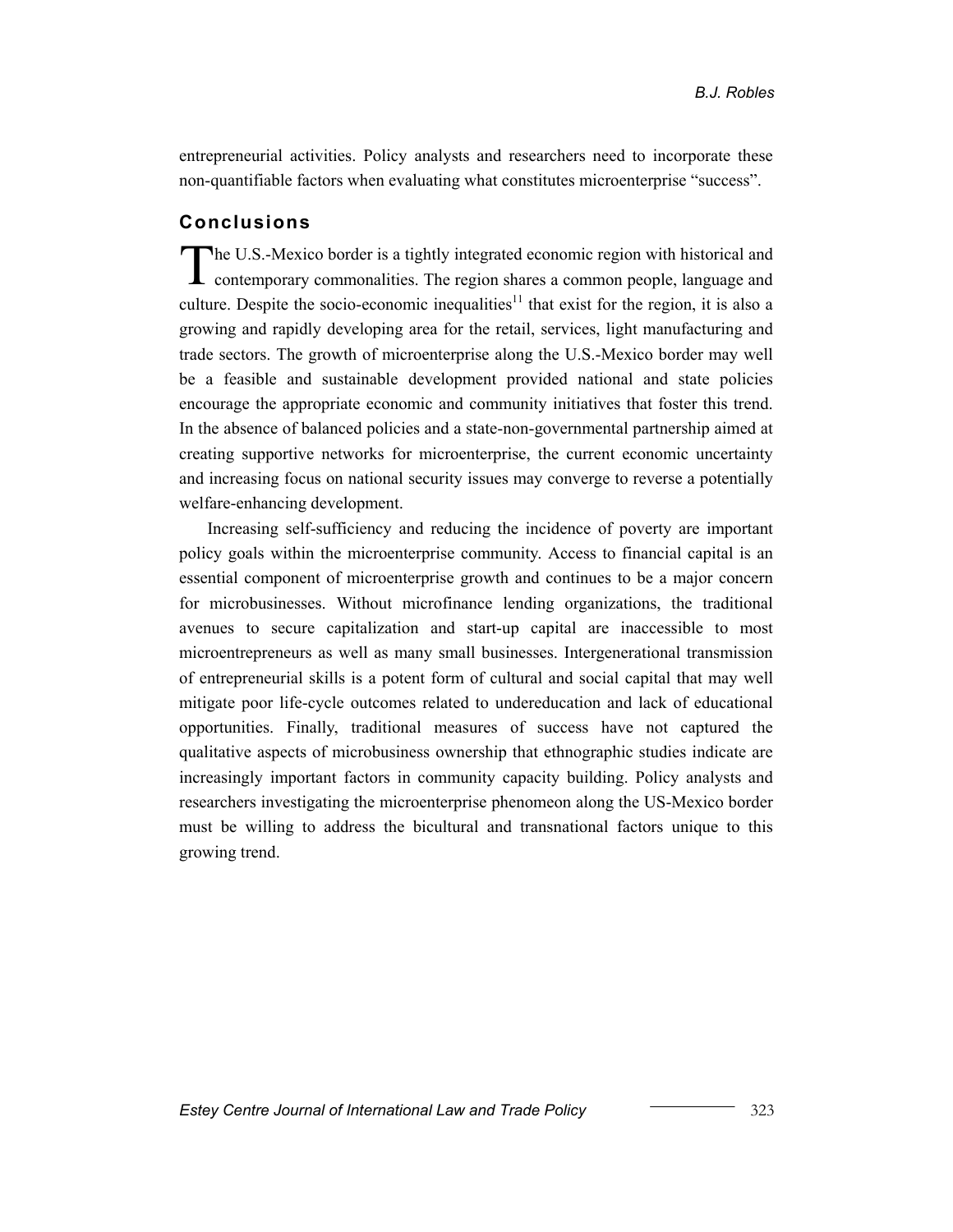#### **References**

- Aldrich, H. E. and R. Waldinger, "Ethnicity and Entrepreneurship," *Annual Review of Sociology,* 1990, 16: 111-135.
- ACCION New Mexico. Annual reports (various years), http://www.accionnm.org
- ACCION SanDiego. Annual reports (various years), http://www.accionsandiego.org
- ACCION Texas. Annual reports (various years), [http://www.acciontexas.org](http://www.acciontexas.org/)
- Aspen Institute, "Microenterprise Fact Sheet Series," Fall 2000, Issues  $1 6$ , [http://www.fieldus.org](http://www.fieldus.org/)
- Anthony, D. "The Importance of Trust in Micro-Credit Borrowing Groups," *Business Access to Capital and Credit Conference Proceedings,* Federal Reserve System Research Conference, Blanton, J., et al. (eds.), March 8-9, 1999.
- Barret, G., T. P. Jones and D. McEvoy, "Ethnic Minority Business: Theoretical Discourse in Britain and North America," *Urban Studies,* 1996, 33 (4-5): 783- 906.
- Bates, T., "Minority Business Development: Identification and Measurement of Discriminatory Barriers," Chapter 5 in *A National Report Card on Discrimination in America: The Role of Testing.*.Washington, DC: The Urban Institute, 1998.
- Bostic, R and K. Lampani, "Racial Differences in Patterns of Small Business Finance: The Importance of Local Geography," *Business Access to Capital and Credit Conference Proceedings,* Federal Reserve System Research Conference, Blanton, J., et al. (eds.), March 8-9, 1999.
- Cavaluzzo, K. et al., "Competition, Small Business Financing and Discrimination: Evidence from a New Survey," *Business Access to Capital and Credit Conference Proceedings,* Federal Reserve System Research Conference, Blanton, J., et al. (eds.), March 8-9, 1999.
- Cavazos, P. "Measuring Asset Development Among San Antonio Microentrepreneurs: An ACCION Texas Impact Study," Unpublished Professional Report, LBJ School of Public Affairs, May 2002.
- Clark, K. and S. Drinkwater, "Ethnicity and self-employment in Britain," *Oxford Bulletin of Economics and Statistics,* 1998, 60 (3): 383-407.
- Devine, T. J. "Characteristics of Self-Employed Women in the United States," *Monthly Labor Review,* 1994 (March): 20-34.
- Economic Census, Hispanic, Survey of Minority-Owned Business Enterprises, 1997, U.S. Bureau of the Census, EC97CS-4: February 2001.
- Edgcomb, E. et al., *The Practice of Microenterprise in the U. S.* Washington, DC: The Aspen Institute, 1996.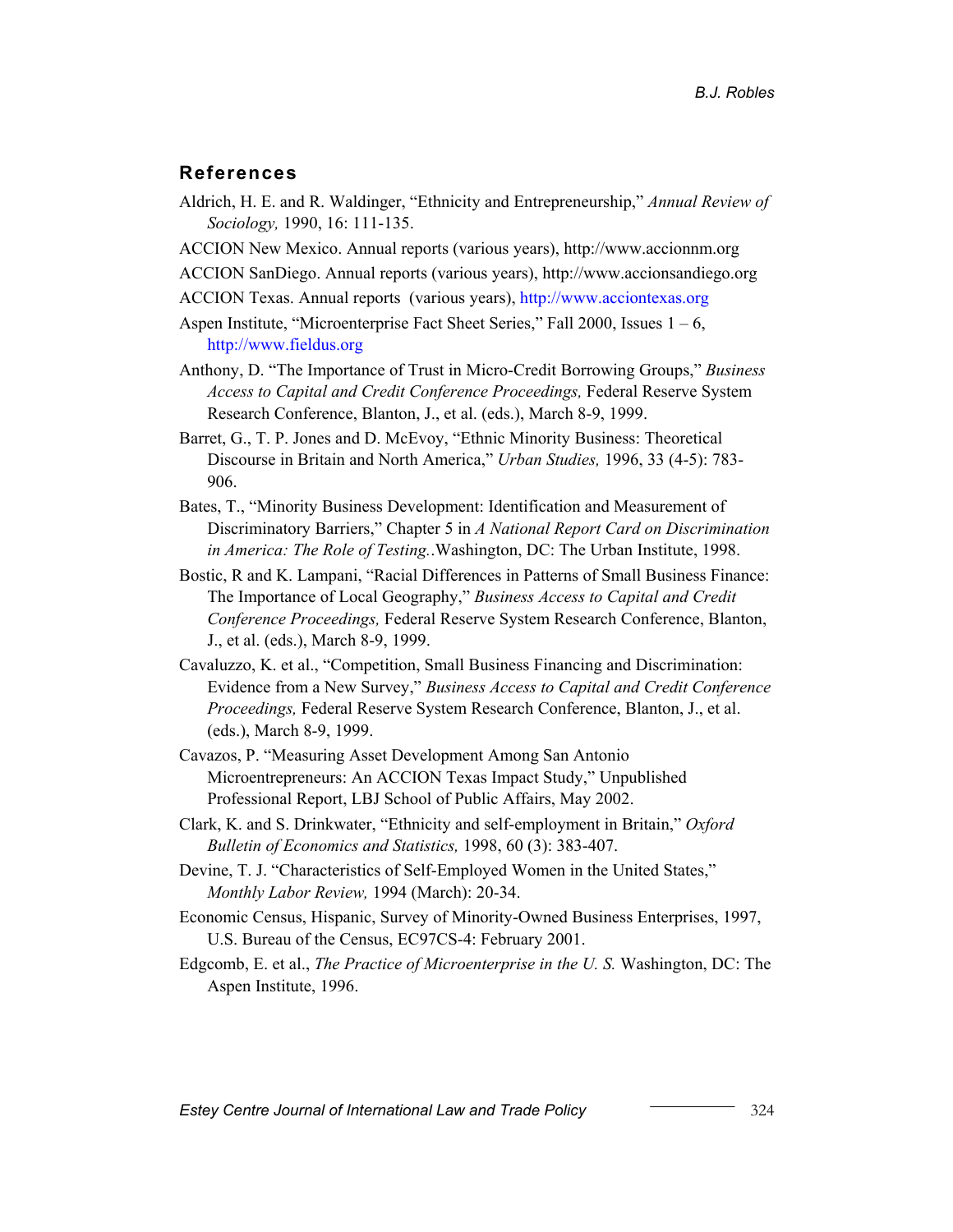- Fairlie, R. W. and B. D. Meyer, "Ethnic and Racial Self-Employment Differences and Possible Explanations," *Journal of Human Resources,* 1996, 31 (4): 756-793.
- Federal Reserve Bank of Dallas, "Texas Colonias: A Thumbnail Sketch of the Conditions, Issues, Challenges and Opportunities," 2001, http://www.dallasfed.org/htm/pubs/pdfs/colonias.pdf
- Flota, C. and M. Mora, "The earnings of self-employed Mexican Americans along the US-Mexico Border," *The Annals of Regional Science,* 2001, 35: 483-499.
- Grameen Foundation USA, "Self-Employment in the United States," 2002, <http://gfsa.org/gbrp/sel.html>
- Himes, C. and L. Servon, *Measuring Client Success: An Evaluation of ACCION's Impact on Microenterprises in the United States*. Washington, DC: ACCION International, 1998.
- "Hispanic Women-Owned Businesses in the US: A Fact Sheet." Center for Women's Business Research. Washington, DC: NFWBO, 2002.
- *Hispanic Owned Businesses.* Washington, DC: Office of the Advocacy, U.S. Small Business Administration, 1998.
- Light, I. and S. J. Gold, *Ethnic Economies.* San Diego, CA: Academic Press, 2000.
- *Minorities in Business.* Washington, DC: Office of the Advocacy, U.S. Small Business Administration, 1999.
- Portes, A. and R. L. Bach, *Latin Journey: Cuban and Mexican Immigrants in the United States.* Berkeley, CA: University of California Press, 1985.
- Portes, A. and J. Sensenbrenner, "Embeddedness and Immigration: Notes on the Social Determinants and Economic Action," *American Journal of Sociology*, 1993, 96 (6): 1320-1350.
- Raijman, R., "Determinants of entrepreneurial intentions: Mexican immigrants in Chicago," *The Journal of Socio-Economics,* 2001, 30: 393-411.
- Rochin, R., et al., "Colonias and Chicano/a Entrepreneurs in Rural California," Julian Samora Research Institute, Research Report No. 16, December 1998.
- Sanders, J. M. and V. Nee, "Limits of Ethnic Solidarity in the Enclave Economy," *American Sociological Review,* 1987, 52: 745-773.
- Squires, G. and S. O'Connor, "Access to Capital: Milwaukee's Small Business Lending Gaps," *Business Access to Capital and Credit Conference Proceedings,* Federal Reserve System Research Conference, Blanton, J., et al. (eds.), March 8- 9, 1999.
- *Survey of Minority-Owned Business Enterprises.* Washington, DC: Census Bureau, Department of Commerce, 1992.
- Texas Department of Economic Development, Business and Industry Data Center, 2002, [http://www.bidc.state.tx.us](http://www.bidc.state.tx.us/)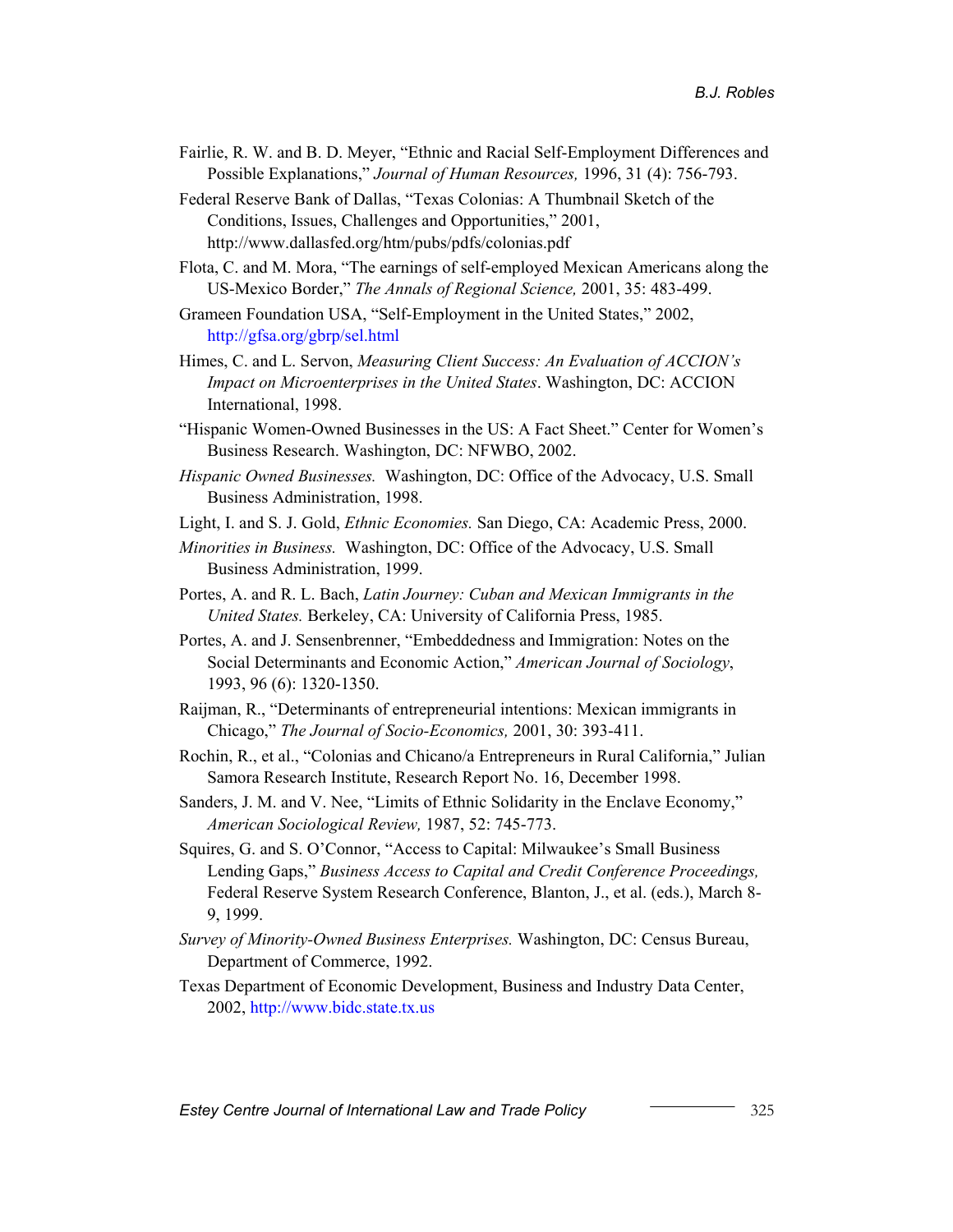United States-Mexico Chamber of Commerce, "Mexico Imports US Recession but Shows Financial Strength," 2002,

http://www.usmcoc.org/usa/Articles/mexfinancialstrength.html

- *US Statistical Abstract.* Washington, DC: Census Bureau, 2001.
- Wilson, K. and A. Portes, "Immigrant Enclaves: An Analysis of the Labor Market Experience of Cubans in Miami," *American Journal of Sociology,* 1980, 86 (2): 295-319.
- *Women in Business.* Washington, DC: Office of the Advocacy, U.S. Small Business Administration, October 1998.
- *Women Business Owners of Color: Challenges and Accomplishments.* Washington, DC: The National Foundation for Women Business Owners, April 1998.